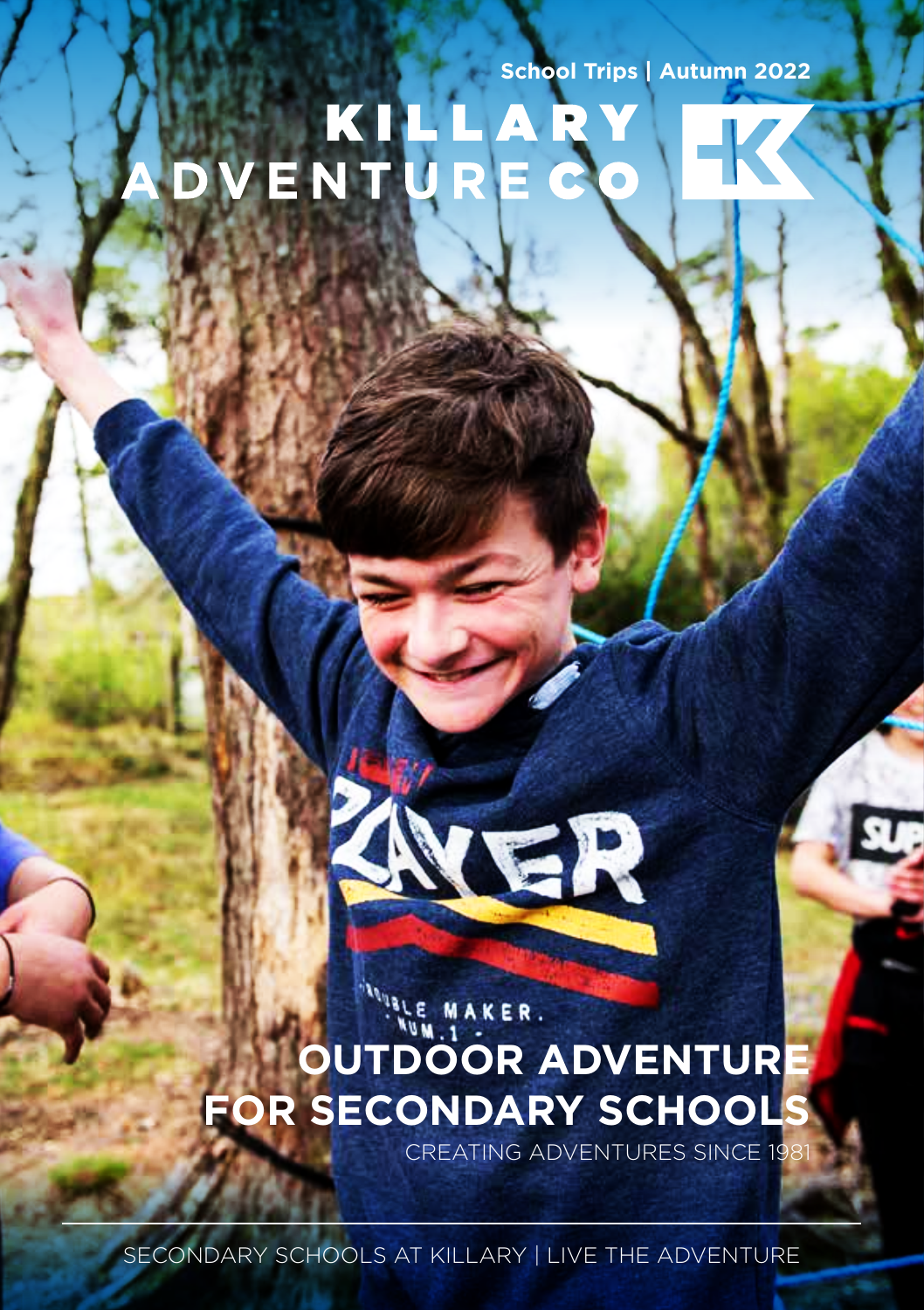# **KILLARY ADVENTURE CO. THROUGH ADVENTURE WE INSPIRE**

A multi-activity trip for young people is about personal learning and creating healthy habits for life.

We provide the environment for them to find the courage to climb, jump, trust each other, take a step into the unknown. To push their boundaries, strengthen friendships and grow.

We want to build on the benefits of the outdoors to the mental and physical health of teenagers. Give them the freedom to mature, to be more than they are inside the classroom. They'll leave Killary with memories of a lifetime, from a trip that made a difference to their self-esteem, motivation and engagement.

"**Food was very good and healthy. Staff were excellent, supportive, friendly and knowledgeable. We had a fantastic time, a top service was provided in all areas. We will most definitely be back again.**" *Coláiste Iognaíd*

# **MORE THAN JUST A SCHOOL TRIP.**

For students, Killary is about meeting challenges head-on, working as a team, having fun, increasing confidence. It's a chance to learn that they can.

And for you? We offer the highest standards of safety, over 38 years experience, hugely popular programmes and the opportunity to bring your students not just on a school trip..…but on a journey of discovery.

> *"It is easier to build strong children than to repair broken adults"*

*- Frederick Douglass -*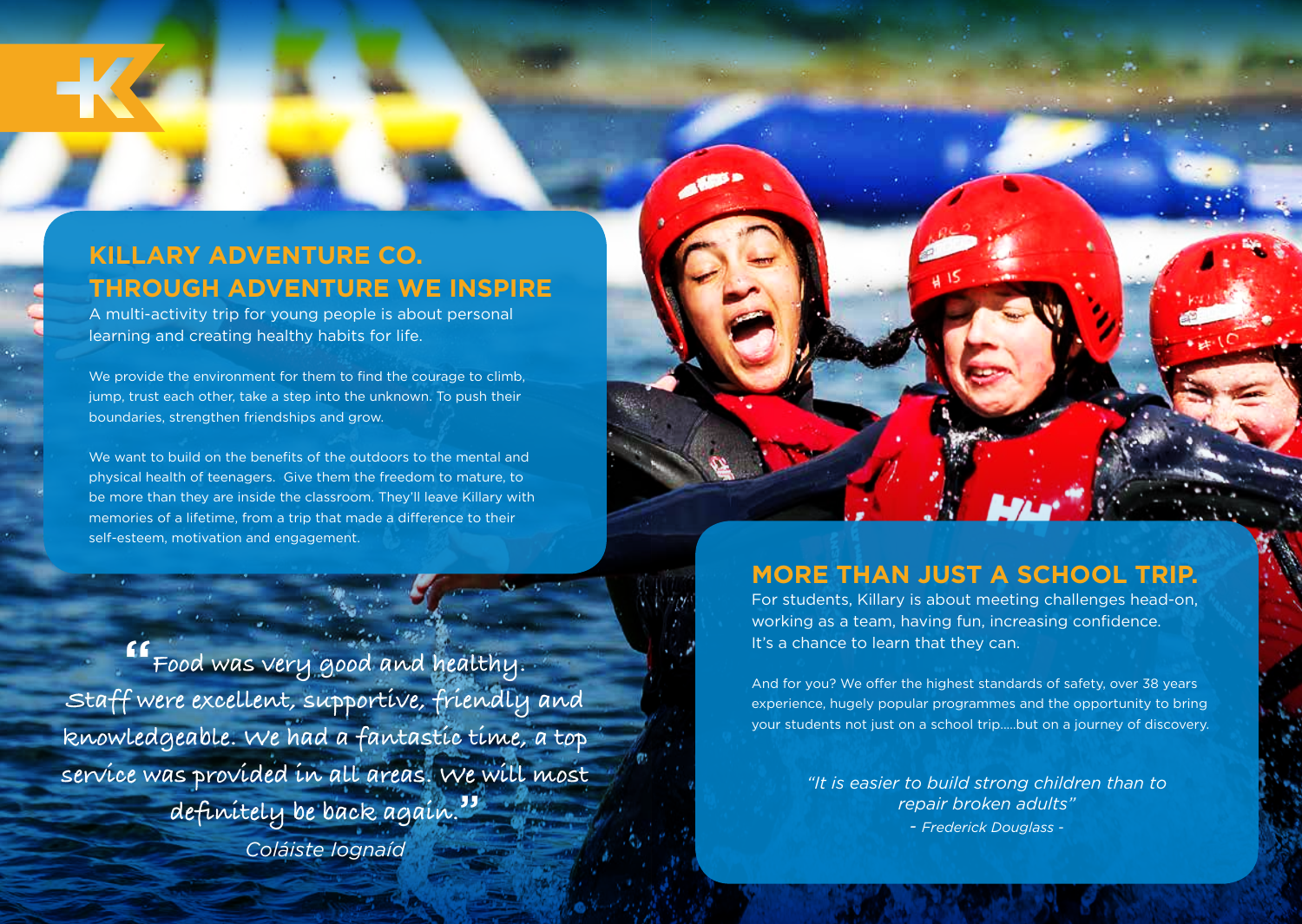# **SUPERVISION & SAFETY**

24 Hour supervision as standard. CCTV throughout the Killary accommodation base. Our 24 hr supervision allows Teachers to be as involved as they want to be. You can choose to either participate in activities with the students or to relax and enjoy our spectacular setting and comfortable facilities.

### We ensure that:

- All Instructors are Garda-vetted
- All Instructors are Child Protection trained/certified
- All Instructors are qualified in Remote Emergency Care
- All Instructors are certified by National Governing Bodies of each outdoor adventure sport and are in-house trained
- Strict safety procedures are in place as per National Governing Bodies and equipment suppliers, regarding ratios and operating standard
- Risk assessments are available for all activities

"**Excellent facility & staff in a beautiful location. I have been coming to Killary as a student and as a teacher since the 1980's. I enjoy it every time and will be back again.**" *Coláiste Bhríde Carnew*

# **OUR ADVENTURE ACTIVITIES**

At Killary we have a range of activities on land and water for you to choose from. All our activities take place on-site and we add new activities every year so you can keep coming back.

### **LAND BASED ACTIVITIES**

Giant Swing - Climbing Tower - Burma Bridge Skyfall - Abseiling - High Ropes Course Electronic Orienteering - Bushcraft - Archery Archery Combat - Killary Challenge

# **WATER BASED ACTIVITIES**



Kayaking - Giant Stand Up Paddle Boards - Cliff Jump \*Ringo Rides - NEW Thor Jump Zone - Turf Challenge Gorge Walking - Raft Building - NEW Katakanu's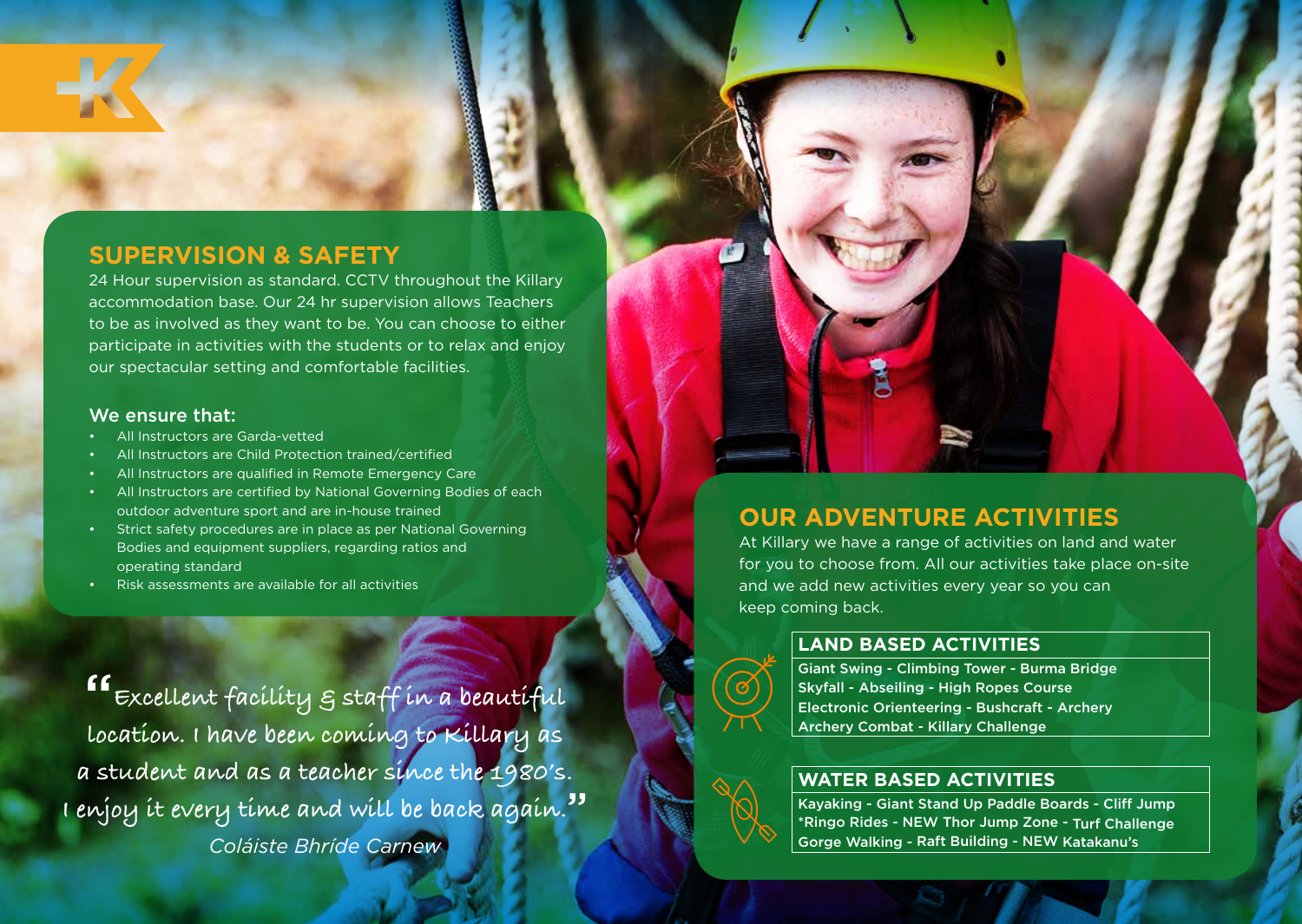

# **STUDENTS AT KILLARY**

Our purpose built centre incorporates environmental initiatives and is the perfect setting for group residential stays. Our communal areas underwent a refurbishment in 2021. 13 bedrooms & bathrooms refurbished 2022.

### **STUDENT ACCOMMODATION \*10 ROOMS REFURBISHED FOR 2023**

- 6 bedded en-suite dorm rooms
- Bed linen and duvets included
- Under-floor heating throughout

### **OTHER FACILITIES AT KILLARY ADVENTURE CENTRE INCLUDE:**

- Large geodesic dome for evening games
- Spacious dining room
- NEW Sun room lounge area
- Wi-fi access
- Drying room for outdoor gear
- NEW Games area with pool table
- Extra showers and changing rooms
- Tuck shop
- Mobile Phone policy managed by our staff
- All our meals are home cooked and include a selection of fresh salads



# **TEACHERS AT KILLARY**

Accommodation is in cosy double or twin en-suite rooms with full facilities, all with views over Killary Fiord.

### **DEDICATED TEACHERS LOUNGE ROOM AVAILABLE WITH:**

- Room refurbished in 2021
- A warming wood stove & comfy seating
- Nespresso coffee machine & our famous homemade flapjacks
- All-day wi-fi access, dedicated work station
- The best view in the whole building!

### **FREE TEACHER PLACES ARE PART OF EVERY PACKAGE**

Included complimentary for all teachers are:

- **Bike rental**
- Cruise on the Connemara Lady
- Visit to the local village in the evenings to sample the atmosphere
- Visit Kylemore Abbey and the Victorian walled garden







**E**verything was 5 out of 5. The food was fab, **the instructors were excellent and the beds were super comfy! We couldn't ask for more.**" *Glenamaddy C.S*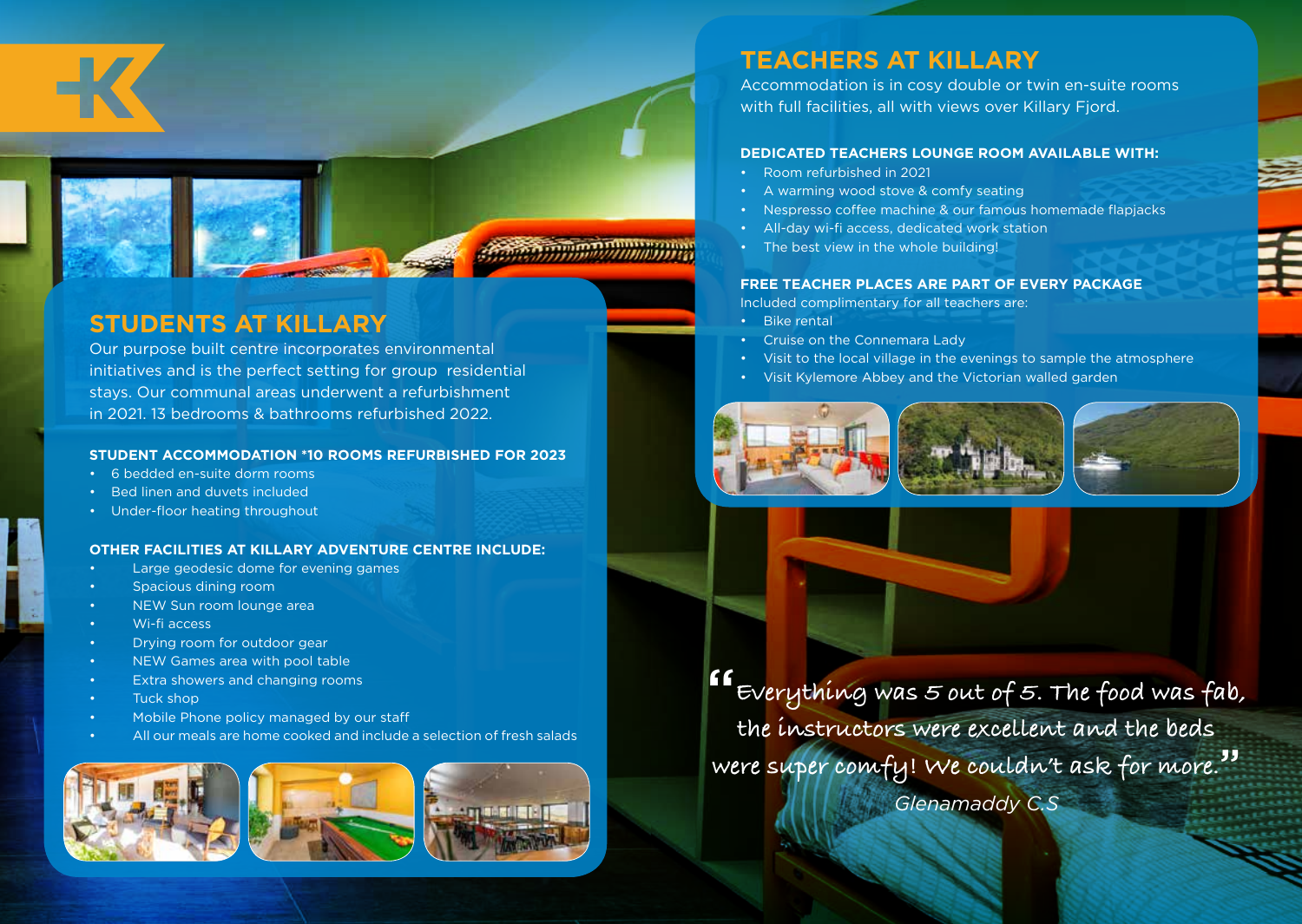"**Very professional set-up with top class facilities. The staff were excellent and understood our needs. The night supervision and mobile phone policy were excellent.**" *Avondale Community College*

# **GAISCE AWARD PROVIDER**

Killary Adventure is a **recognised Gaisce teaching establishment** which can facilitate the Adventure Journey walking section of the award for your group.

• **Bronze Award**: 25-30km walking. This walk can usually be achieved in 1.5 days

• **Silver Award**: 50-79km walking. This walk can usually be achieved in 2 days

Our Gaisce Co-ordinator, will be happy to advise you in advance on preparation and requirements. Contact us on tel: **095 43411** or email: **adventure@killary.com**

# **TY - AIM HIGHER ACHIEVE MORE**

The TY programme is designed to motivate, build confidence and encourage personal and social development.

### **SHARED ADVENTURE EXPERIENCES**

It is also about making memories with friends. Our programmes promote team work, cooperation, communication, leadership and of course fun.

### **GET ACTIVE**

Our programmes offer lots of chances to get very, very wet. There are adrenalin rushes, boggy challenges, exercises requiring teamwork, thought and focus.

### **EVENING PROGRAMME \*NEW FORMAT FOR 2022**

Our new Evening Programme can include a Céilí, drumming workshops, marshal arts workshops and more. Programme will be dependent on the length of stay. Our geodesic dome provides the perfect space for our evening programme no matter what the weather.

## **24 HOUR SAMPLE SCHEDULE**

The sample below shows a typical 24hr stay at Killary.

| <b>DAY 1 ARRIVAL</b>   |                                            |
|------------------------|--------------------------------------------|
| <b>1.00PM</b>          | Arrival and check in                       |
| 2.00PM - 5.00PM        | Activities: Kayaking & Gorge Walking       |
| 6.00PM                 | Dinner                                     |
| 7.30PM - 10.30PM       | <b>Evening Games</b>                       |
| 11.00PM                | <b>Bedtime</b>                             |
|                        |                                            |
| <b>DAY 2 DEPARTURE</b> |                                            |
| 8.30AM - 9.30AM        | <b>Breakfast</b>                           |
| 10.00AM - 1.00PM       | <b>Activities: Killary Ropes Challenge</b> |
|                        | & Giant Swing                              |
| 1.00PM - 2.00PM        | Lunch and departure                        |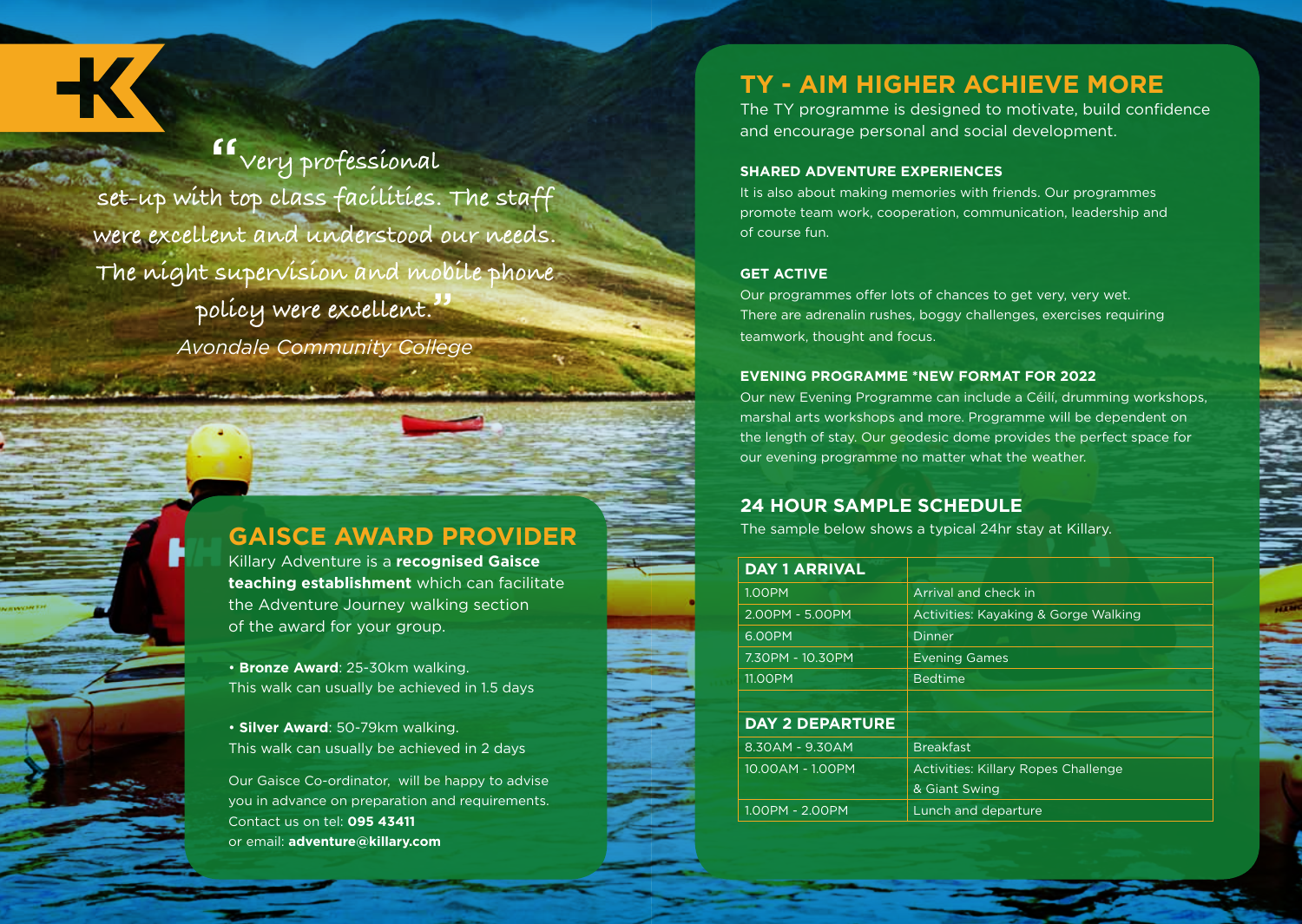# **RATES FOR AUTUMN 2022**

A quote for any length of stay can be provided by our bookings team. Contact us to discuss your groups' needs.

### **Residential Rates for 2022 September - November**

| Duration           | 24hr | 2 Days & 2 Nights |
|--------------------|------|-------------------|
| 2022<br>Sept - Nov | €100 | €187              |
| 2023<br>Mar - May  | €tbc | €tbc              |

A 24hr package includes the following;

- B & B in en-suite dorm rooms
- 24hr supervision
- Dinner Lunch
- Full day of activities (10am to 1pm & 2pm to 5pm - can include up to 4 activities)
- Evening Games Programme
- 1 Free Teacher/Leader with every 10 students (Max of 4)

### **Daily Rates for 2022**

| <b>Duration</b> | <b>Full Day</b> | <b>Half Day</b> |
|-----------------|-----------------|-----------------|
| All year        | €60             | €40             |

**Our full day programmes** run from 10am to 5pm and can include up to 4 activities.

**Our half day programmes** run from 10am to 1pm or 2pm to 5pm and can include up to 2 activities. Bring your own packed lunch or lunch can be booked for €10.00pp.

**\*Surcharged activities:** If you wish to include Ringo Rides in your activity programme a surcharge of €10pp will be incurred.





# **HOW TO BOOK**

When you are ready to book, it will allow us to help you more efficiently if you have thought about the following in advance:

- Number of students and leaders likely to be in your group 1:
- How long you would like to stay for 2:
- Possible dates that you would prefer 3:

We will then confirm availability, send you out confirmation details and a booking form.

# **Contact us:**

Contact Anna in the bookings office to discuss how your group can be accommodated at Killary and we will look after you every step of the way.

Tel: **095 43411** Email: **adventure@killary.com**